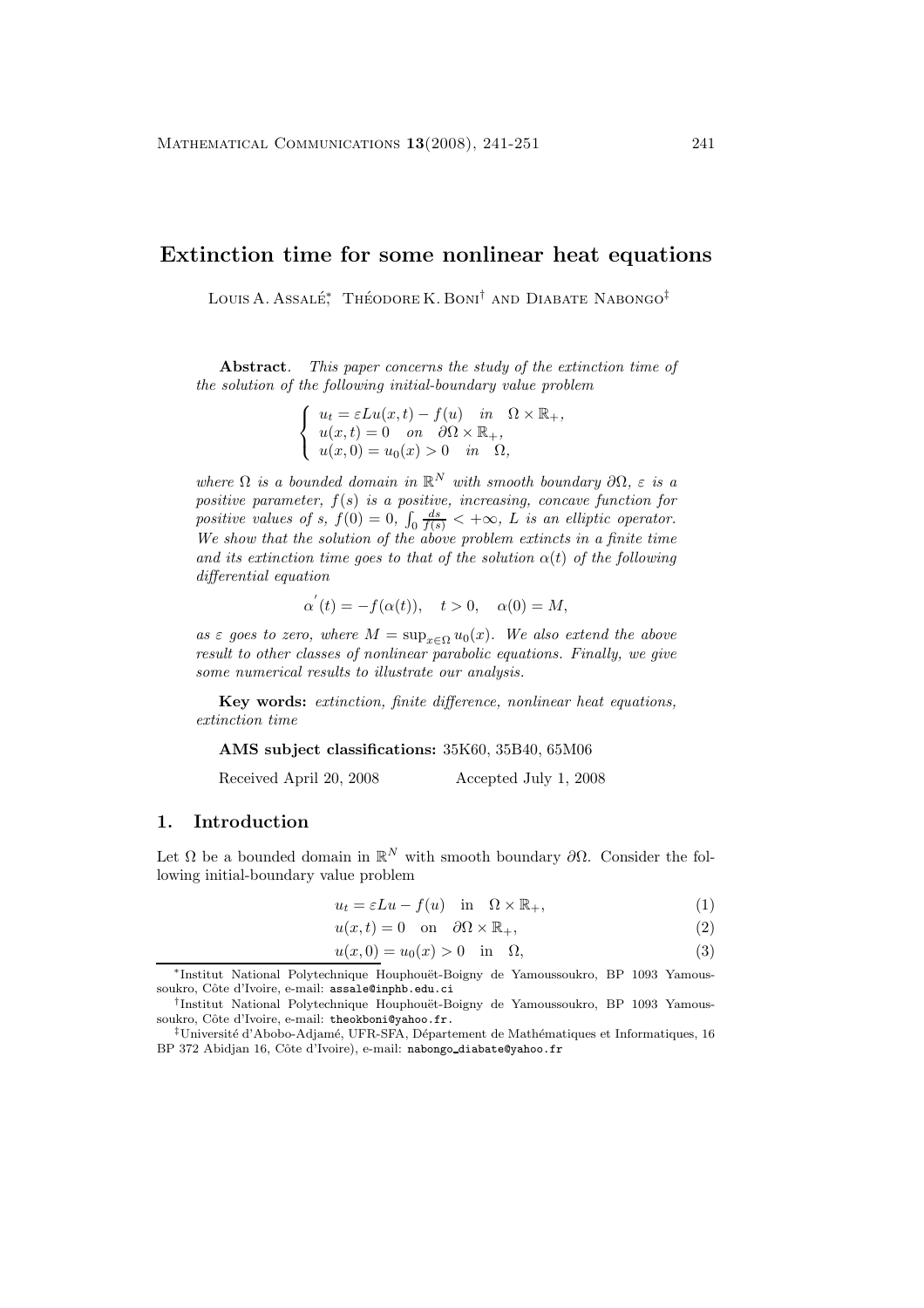where  $\varepsilon$  is a positive parameter,  $f(s)$  is a positive, increasing, concave function for the positive values of s,  $f(0) = 0$ ,  $\int_0 \frac{ds}{f(s)} < +\infty$ . The operator L is defined as follows

$$
Lu = \sum_{i,j=1}^{N} \frac{\partial}{\partial x_i} (a_{ij}(x) \frac{\partial u}{\partial x_j}),
$$

where  $a_{ij}: \overline{\Omega} \to \mathbb{R}$ ,  $a_{ij} \in C^1(\overline{\Omega})$ ,  $a_{ij} = a_{ji}$ ,  $1 \le i, j \le N$  and there exists a constant  $C > 0$  such that

$$
\sum_{i,j=1}^N a_{ij}(x)\xi_i\xi_j \ge C \|\xi\|^2 \quad \forall \ x \in \overline{\Omega} \quad \forall \ \xi = (\xi_1, ..., \xi_N) \in \mathbb{R}^N,
$$

where  $\| \cdot \|$  stands for the Euclidean norm of  $\mathbb{R}^N$ . The initial data  $u_0 \in C^1(\overline{\Omega})$ ,  $u_0(x) = 0$  on  $\partial\Omega$ ,  $u_0(x)$  is positive in  $\Omega$ .

We need the following definition.

**Definition 1.1.** *We say that the solution u of (1)–(3) extincts in a finite time if there exists a finite time* T *such that*  $||u(\cdot,t)||_{\infty} > 0$  *for*  $t \in [0,T)$  *but*  $||u(\cdot,t)||_{\infty} = 0$ *for*  $t \geq T$ *, where*  $||u(\cdot,t)||_{\infty} = \sup_{x \in \Omega} |u(x,t)|$ *. The time* T *is called the extinction time of the solution* u*.*

Solutions of nonlinear heat equations which extinct in a finite time have been the subject of investigation of manyauthors (see [3], [4], [8], [10], [11] and the references cited therein). The existence and uniqueness for the solution  $u$  of  $(1)-(3)$  have been proved. It is also shown that the solution u of  $(1)-(3)$  extincts in a finite time (see  $[3], [4]$ ). In  $[6]$ , some semidiscrete and discrete schemes have been used to study the phenomenon of extinction in the case where  $N = 1$ . Also in [5], one may find some results on extinction for elliptic equations in cylindrical domains. In this paper, we are interested in the asymptotic behavior as  $\varepsilon$  goes to zero of the extinction time. Our work was motived by the paper of Friedman and Lacey in [7] where they have considered the following initial-boundary value problem

$$
u_t = \varepsilon \Delta u + g(u) \quad \text{in} \quad \Omega \times (0, T), \tag{4}
$$

$$
u(x,t) = 0 \quad \text{on} \quad \partial\Omega \times (0,T), \tag{5}
$$

$$
u(x,0) = u_0(x) \ge 0 \quad \text{in} \quad \Omega,\tag{6}
$$

where  $g(s)$  is a positive, increasing, convex function for the nonnegative values of s,  $\int_0^{+\infty} \frac{ds}{g(s)} < +\infty$ , the initial data  $u_0$  is a continuous function in  $\overline{\Omega}$ . Under some additional conditions on the initial data, they have proved that if  $\varepsilon$  is small enough, then the solution u of  $(4)$ – $(6)$  blows up in a finite time and its blow-up time tends to that of the solution  $\alpha(t)$  of the differential equation defined as follows

$$
\alpha'(t) = g(\alpha(t)), \quad \alpha(0) = \sup_{x \in \Omega} u_0(x),
$$

as  $\varepsilon$  goes to zero (we say that a solution blows up in a finite time if it reaches the value infinity in a finite time). The proof developed in  $[7]$  is based on the construction of upper and lower solutions and it is difficult to extend the above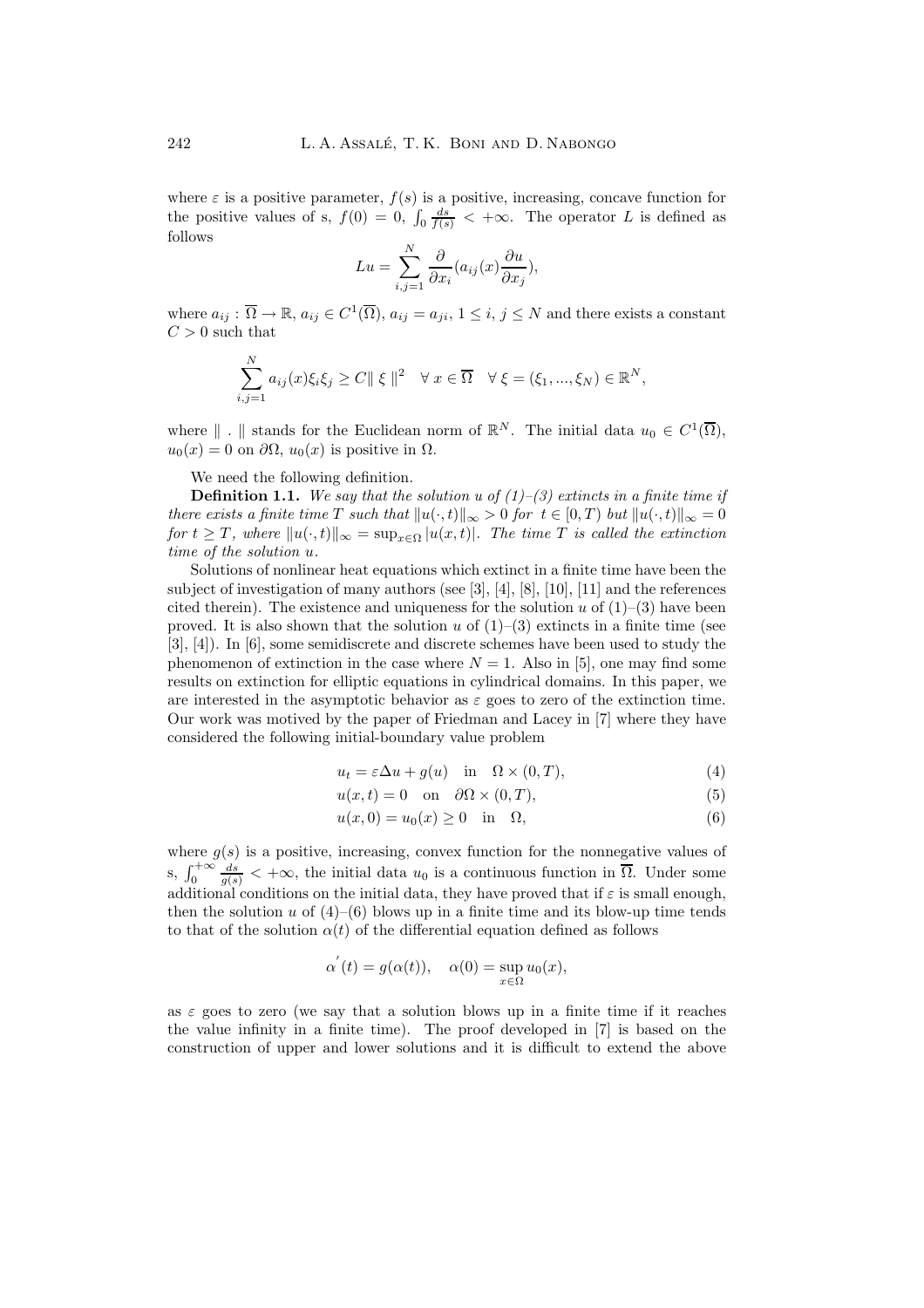method to the problem described in  $(1)$ – $(3)$ . Nabongo and Boni have obtained in [13] an analogous result in the case of the phenomenon of extinction for stochastic differential equations. One mayalso consult the paper of Nabongo and Boni in [14] where a comparable result has been found in the context of the phenomenon of quenching (we saythat a solution quenches in a finite time if it reaches a finite singular value in a finite time). In this paper, using a modification of Kaplan's method (see [9]) and a method based on the construction of upper solutions, we prove a similar result. Our paper is written in the following manner. In the next section, we show that when  $\varepsilon$  is small enough, then the solution u of  $(1)-(3)$  extincts in a finite time and its extinction time goes to that of the solution of a certain differential equation. We also extend the above result to other classes of parabolic problems in the third section. Finally, in the last section, we give some numerical results to illustrate our analysis.

#### **2. Extinction times**

In this section, we show that the solution u of  $(1)-(3)$  extincts in a finite time and its extinction time goes to that of the solution of a certain differential equation as  $\varepsilon$ tends to zero. In order to facilitate our discussion, let us recall some results about the differential equations. Consider the solution  $\beta(t)$  of the following differential equation

$$
\begin{cases}\n\beta'(t) = -\beta^p(t), & t > 0, \\
\beta(0) = Q > 0,\n\end{cases}
$$

with  $p = const \in (0, 1)$ . The solution  $\beta(t)$  is given explicitly by

$$
\beta(t) = (Q^{1-p} - (1-p)t)^{\frac{1}{1-p}}_+, \quad t \ge 0,
$$

where  $(x)_+ = \max\{x, 0\}$ . Thus, one sees that  $\beta(t) > 0$  for  $t \in [0, \frac{Q^{1-p}}{1-p})$  but  $\beta(t) = 0$ for  $t \geq \frac{Q^{1-p}}{1-p}$ . In this case, we say that  $\beta(t)$  extincts at the time  $T_0 = \frac{Q^{1-p}}{1-p}$ . More generally, let  $\alpha(t)$  be the solution of the differential equation defined below

$$
\begin{cases}\n\alpha'(t) = -f(\alpha(t)), & t > 0, \\
\alpha(0) = M,\n\end{cases}
$$

where  $M = \sup_{x \in \Omega} u_0(x) > 0$ . It is not difficult to see that  $\alpha(t) > 0$  for  $t \in [0, T_0)$ but  $\alpha(t) = 0$  for  $t \geq T_0$ , where  $T_0 = \int_0^M \frac{ds}{f(s)}$ . Hence, we discover that  $\alpha(t)$  extincts at the time  $T_0$ .

Let us also recall an old result (see [2]). Let  $a \in \Omega$  be such that  $u_0(a) = M$  and consider the following eigenvalue problem

$$
-L\psi = \lambda_{\delta}\psi \quad \text{in} \quad B(a,\delta), \tag{7}
$$

$$
\psi = 0 \quad \text{on} \quad \partial B(a, \delta), \tag{8}
$$

$$
\psi > 0 \quad \text{in} \quad B(a, \delta), \tag{9}
$$

where  $\delta > 0$ , such that  $B(a, \delta) = \{x \in \mathbb{R}^N : ||x - a|| < \delta\} \subset \Omega$ .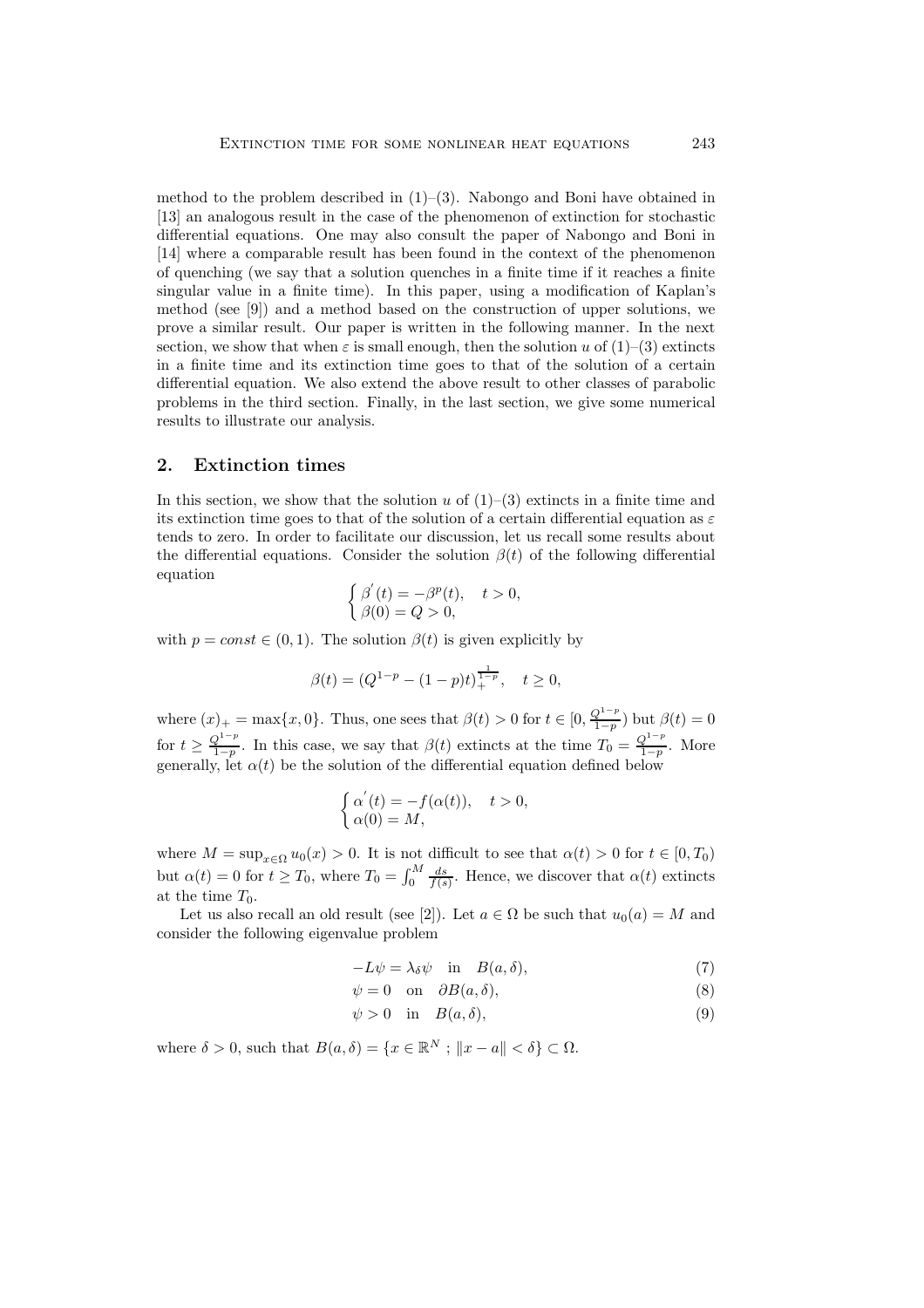It is well known that the above problem admits a solution  $(\psi, \lambda_{\delta})$  such that  $0 < \lambda_{\delta} \leq \frac{D}{\delta^2}$  where D is a positive constant which depends only on the upper bound of the coefficients of the operator  $L$  and the dimension  $N$ . We can normalize  $\psi$  so that  $\int_{B(a,\delta)} \psi(x) dx = 1$ .

Now, let us give our result on the extinction time.

**Theorem 2.1.** Let u be the solution of  $(1)-(3)$ . If

$$
\varepsilon < \min\left\{ (M/2)^3, (Kdist(a, \partial \Omega))^3 \right\},\
$$

*then* u *extincts in a finite time and its extinction time* T *satisfies the following estimates*

$$
T_0 - AT_0\varepsilon^{1/3} + o(\varepsilon^{1/3}) \le T \le T_0,
$$

where  $T_0 = \int_0^M \frac{ds}{f(s)}$  is the extinction time of the solution  $\alpha(t)$  of the differential *equation defined below*

$$
\alpha^{'}(t) = -f(\alpha(t)), \quad t > 0, \quad \alpha(0) = M,
$$

with  $M = \sup_{x \in \Omega} u_0(x)$ ,  $A = \frac{DK^2M}{f(M)}$  and K is an upper bound of the first derivatives *of*  $u_0$ *.* 

**Proof.** Since the initial data  $u_0(x)$  is nonnegative in  $\Omega$ , owing to the maximum principle (see [15]), u is also nonnegative in  $\Omega \times \mathbb{R}_+$ . Introduce the function  $z(x, t)$ defined as follows

$$
z(x,t) = \alpha(t)
$$
 in  $\overline{\Omega} \times \mathbb{R}_+$ .

A straightforward computation reveals that

$$
z_t(x,t) = Lz(x,t) - f(z(x,t)) \text{ in } \Omega \times \mathbb{R}_+, []
$$
  
 
$$
z(x,t) \ge 0 \text{ on } \partial\Omega \times \mathbb{R}_+,
$$
  
 
$$
z(x,0) \ge u(x,0) \text{ in } \Omega.
$$

According to the maximum principle, we have

$$
0 \le u(x, t) \le z(x, t) = \alpha(t) \quad \text{in} \quad \Omega \times \mathbb{R}_+.
$$

Since  $\alpha(t)$  extincts at the time  $T_0$ , we deduce that u also extincts in a finite time at the time  $T$  which obeys the following estimate

$$
T \le T_0 = \int_0^M \frac{ds}{f(s)}.\tag{10}
$$

Since  $u_0 \in C^1(\overline{\Omega})$ , from the mean value theorem and the triangle inequality, we have

$$
u_0(x) \ge M - \varepsilon^{1/3}
$$
 for  $x \in B(a, \delta) \subset \Omega$ ,

where  $\delta = \frac{\varepsilon^{1/3}}{K}$ . Let w be the solution of the following initial-boundary value problem

$$
w_t(x,t) = \varepsilon L w(x,t) - f(w(x,t))
$$
 in  $B(a, \delta) \times \mathbb{R}_+,$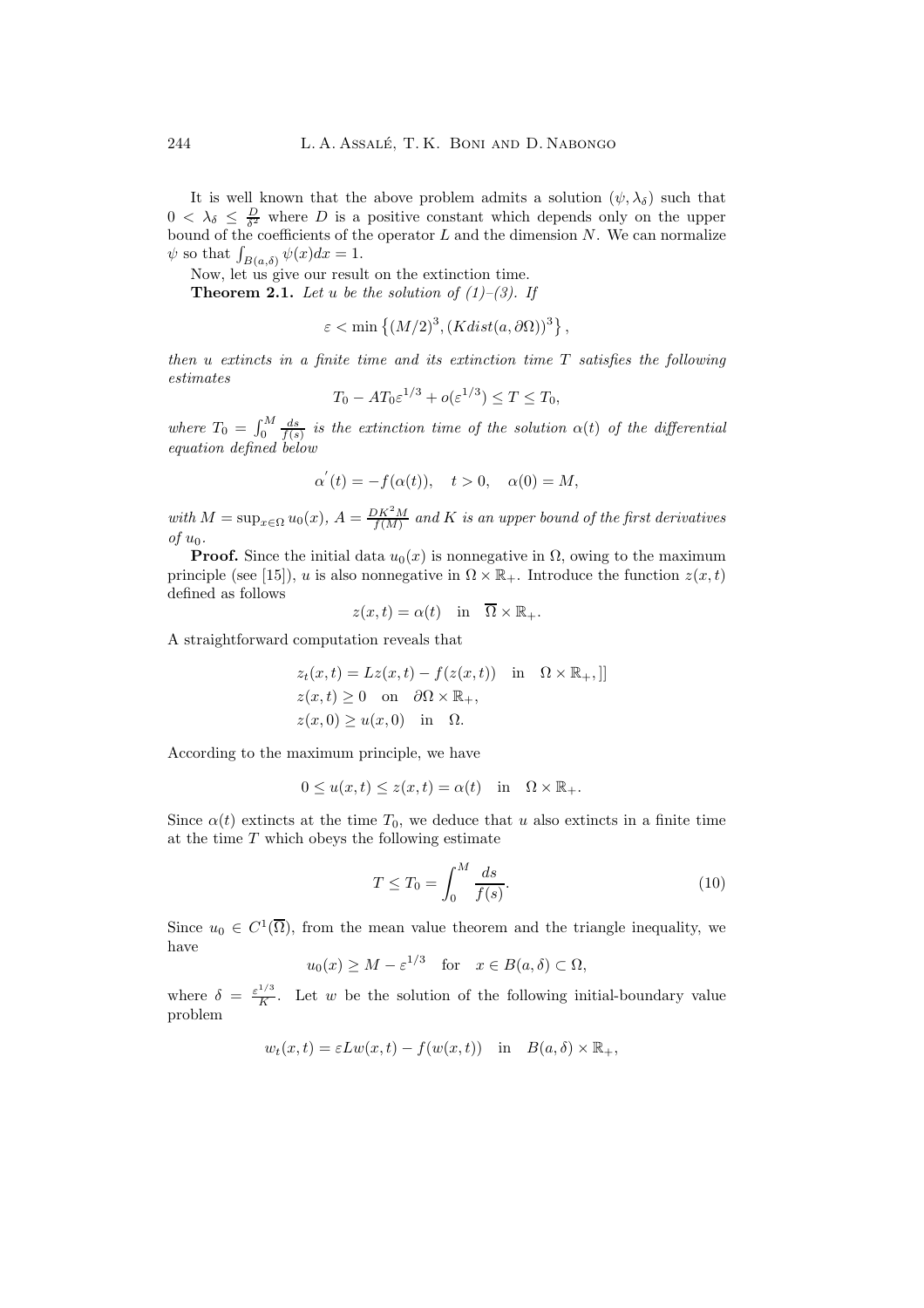$$
w(x,t) = 0 \text{ on } \partial B(a,\delta) \times \mathbb{R}_+,
$$
  

$$
w(x,0) = u_0(x) \text{ in } B(a,\delta).
$$

Owing to the maximum principle, w is nonnegative in  $B(a, \delta) \times \mathbb{R}_+$  because the initial data is nonnegative in  $B(a, \delta)$ . Introduce the function  $v(t)$  defined as follows

$$
v(t) = \int_{B(a,\delta)} w\psi dx \quad \text{for} \quad t \in \mathbb{R}_+.
$$

Take the derivative of v in t and use the definition of  $v(t)$  given above to obtain

$$
v^{'}(t) = \varepsilon \int_{B(a,\delta)} \psi Lw dx - \int_{B(a,\delta)} f(w) \psi dx.
$$

Applying Green's formula, we arrive at

$$
v^{'}(t) = \varepsilon \int_{B(a,\delta)} w L \psi dx - \int_{B(a,\delta)} f(w) \psi dx.
$$

It follows from (7) that

$$
v^{'}(t) = -\varepsilon \lambda_{\delta} v(t) - \int_{B(a,\delta)} f(w)\psi dx.
$$
\n(11)

Use Jensen's inequality to obtain

$$
v^{'}(t) \geq -\varepsilon \lambda_{\delta} v(t) - f(v(t)),
$$

which implies that

$$
v^{'}(t) \geq -f(v(t))\left(1+\frac{DK^2\varepsilon^{1/3}v(t)}{f(v(t))}\right),\,
$$

because  $0 < \lambda_{\delta} \leq \frac{D}{\delta^2} = \frac{DK^2}{\epsilon^{2/3}}$ . Since  $f(0) = 0$  and  $f(s)$  is a concave function for the positive values of s, we see that  $\frac{f(s)}{s}$  is a decreasing function for the positive values of s. From (11), we find that the function  $v(t)$  is nonincreasing for  $t \geq 0$ , which implies that  $v(t) \le v(0) \le M$  for  $t \ge 0$ . We deduce that  $\frac{f(v(t))}{v(t)} \ge \frac{f(M)}{M}$ . Therefore, we have  $\frac{v(t)}{f(v(t))} \leq \frac{M}{f(M)}$ , which implies that

$$
v^{'}(t) \ge -f(v(t))(1+\frac{DK^2\varepsilon^{1/3}M}{f(M)}) \quad \text{for} \quad t \in \mathbb{R}_+.
$$

We deduce that

$$
v^{'}(t) \ge -(1+\varepsilon^{1/3}A)f(v(t)) \text{ for } t \in \mathbb{R}_+.
$$

Let  $\beta(t)$  be the solution of the following differential equation

$$
\begin{cases} \beta'(t) = -(1 + \varepsilon^{1/3} A) f(v(t)), & t > 0, \\ \beta(t) = v(0). \end{cases}
$$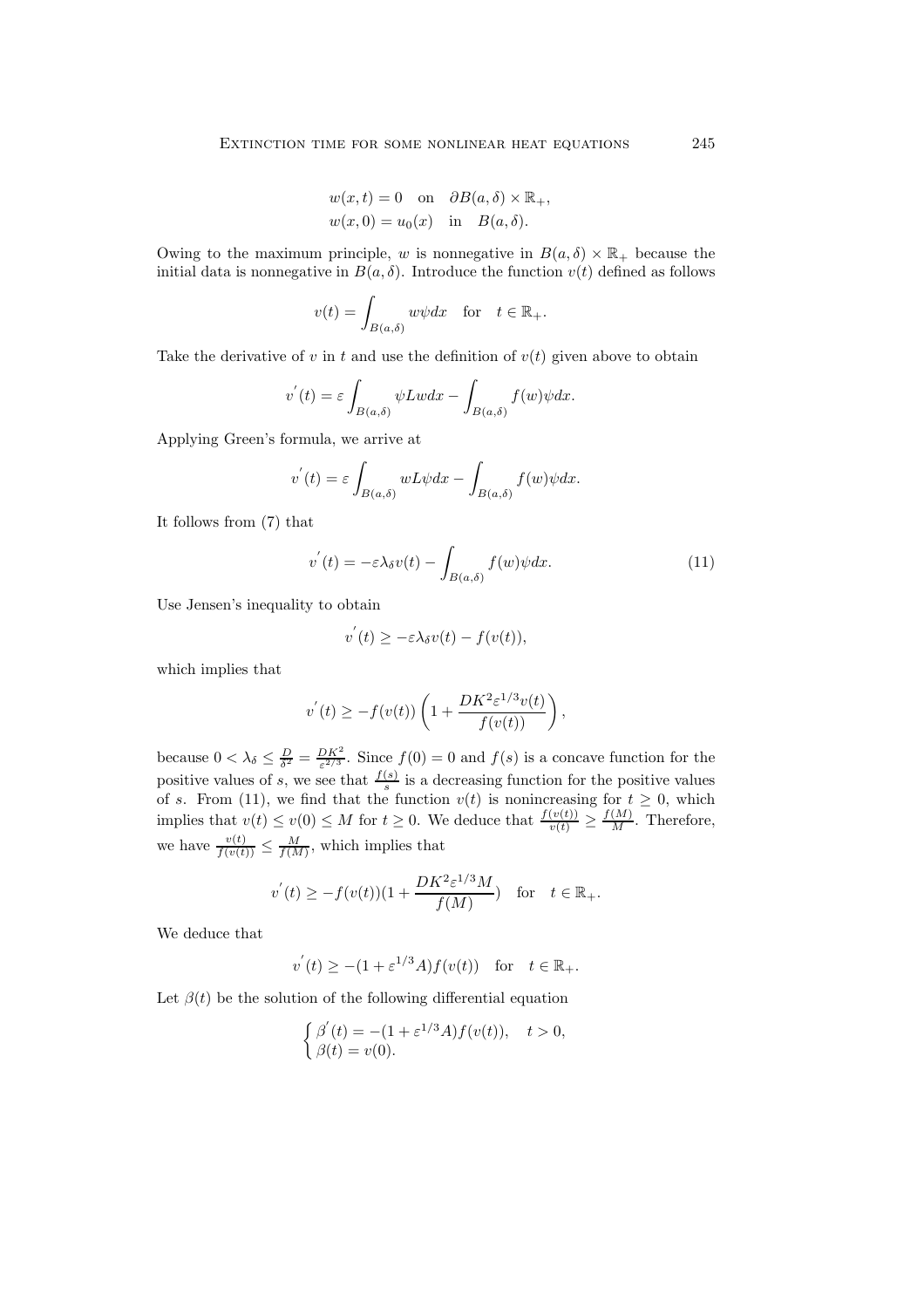It is well known that  $\beta(t)$  extincts at the time

$$
T_* = \frac{1}{1 + \varepsilon^{1/3} A} \int_0^{v(0)} \frac{ds}{f(s)}.
$$

By the maximum principle (see [16]), we have  $v(t) \ge \beta(t)$  for  $t \in \mathbb{R}_+$ . We deduce that  $\sup_{x\in B(a,\delta)} |w(x,t)| \ge v(t) \ge \beta(t)$  for  $t \in \mathbb{R}_+$ . On the other hand, since u is nonnegative in  $\Omega \times \mathbb{R}_+$ , we deduce that

$$
u_t(x,t) = \varepsilon Lu(x,t) - f(u(x,t)) \text{ in } B(a, \delta) \times \mathbb{R}_+,
$$
  
 
$$
u(x,t) \ge 0 \text{ on } \partial B(a, \delta) \times \mathbb{R}_+,
$$
  
 
$$
u(x,0) = u_0(x) \text{ in } B(a, \delta).
$$

It follows from the maximum principle that  $u(x,t) \geq w(x,t)$  in  $B(a,\delta) \times \mathbb{R}_+$ . It is not difficult to see that

$$
\|u(\cdot,t)\|_\infty\geq \sup_{x\in B(a,\delta)}|u(x,t)|\geq \sup_{x\in B(a,\delta)}|w(x,t)|\geq \beta(t)\quad \text{for}\quad t\in\mathbb{R}_+.
$$

Since  $\beta(t) > 0$  for  $t \in [0, T_*)$ , we see that

$$
T \ge T_* = \frac{1}{1 + \varepsilon^{1/3} A} \int_0^{v(0)} \frac{ds}{f(s)}.
$$
 (12)

Indeed, suppose that  $T < T_*$ . This implies that  $||u(\cdot,T)||_{\infty} \geq ||w(\cdot,T)||_{\infty} > 0$ , which contradicts the fact that u extincts at the time T. Obviously  $v(0) \geq M - \varepsilon^{1/3}$ . Therefore, we have

$$
\int_0^{v(0)} \frac{ds}{f(s)} \ge \int_0^{M-\varepsilon^{1/3}} \frac{ds}{f(s)} = \int_0^M \frac{ds}{f(s)} - \int_{M-\varepsilon^{1/3}}^M \frac{ds}{f(s)}.
$$

On the other hand

$$
\int_{M-\varepsilon^{1/3}}^M \frac{ds}{f(s)} \le \frac{\varepsilon^{1/3}}{f(M-\varepsilon^{1/3})} \le \frac{\varepsilon^{1/3}}{f(\frac{M}{2})},
$$

because  $f(s)$  is an increasing function for the positive values of s. We deduce that

$$
\int_0^{v(0)} \frac{ds}{f(s)} \ge \int_0^M \frac{ds}{f(s)} - \frac{\varepsilon^{1/3}}{f(\frac{M}{2})}.\tag{13}
$$

ApplyTaylor's expansion to obtain

$$
\frac{1}{1+\varepsilon^{1/3}A} = 1 - \varepsilon^{1/3}A + o(\varepsilon^{1/3}).
$$

Use (10), (12), (13) and the above relation to complete the rest of the proof.  $\Box$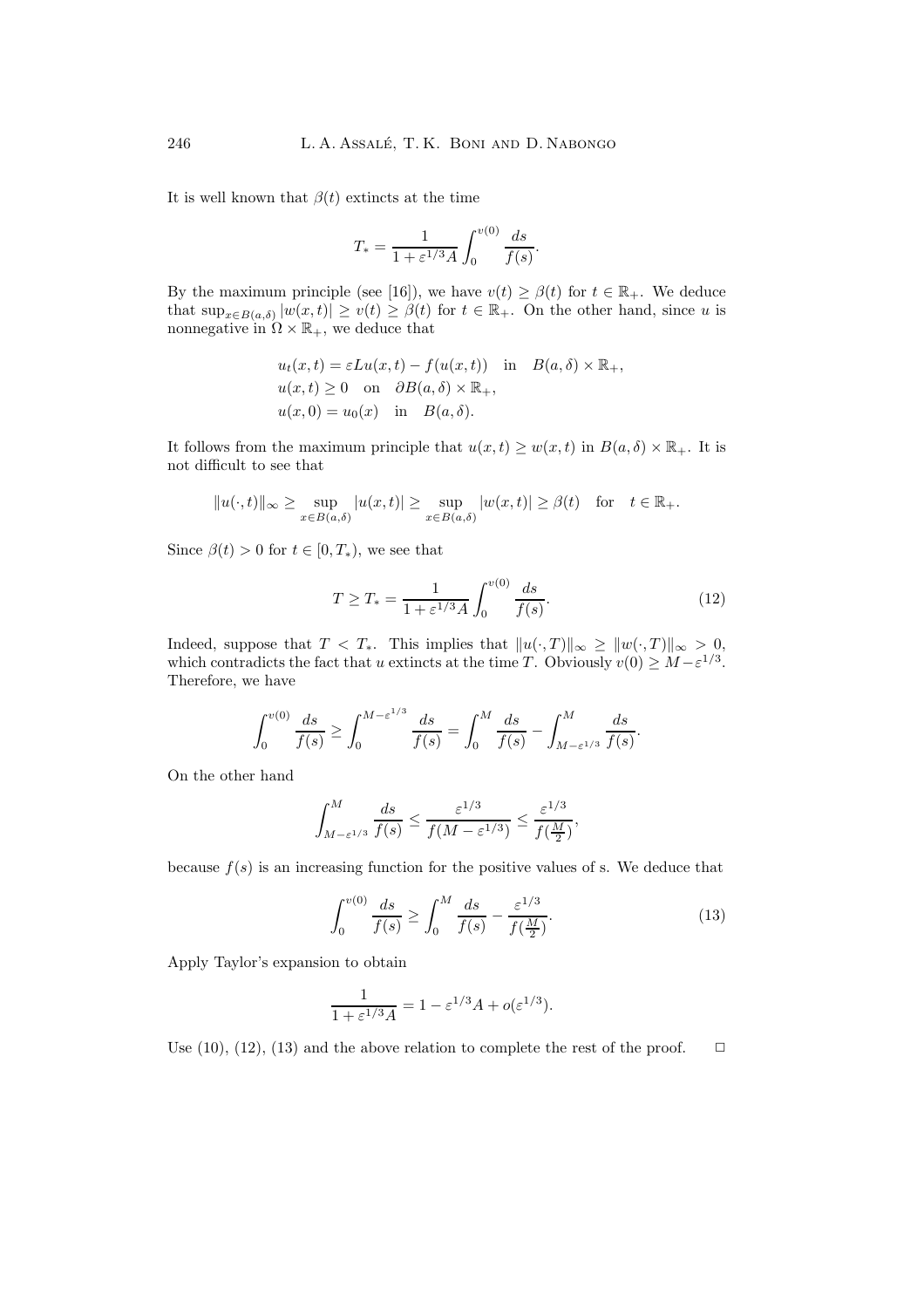#### **3. Other extinction times**

In this section, we extend the result of the previous section considering the following initial-boundary value problem

$$
u_t = \varepsilon L\varphi(u) - f(u) \quad \text{in} \quad \Omega \times \mathbb{R}_+, \tag{14}
$$

$$
u(x,t) = 0 \quad \text{on} \quad \partial\Omega \times \mathbb{R}_+, \tag{15}
$$

$$
u(x,0) = u_0(x) \quad \text{in} \quad \Omega,\tag{16}
$$

where  $\varphi(s)$  is a positive, increasing, concave function for the positive values of s. In addition  $\frac{\varphi(s)}{f(s)}$  is an increasing function for the positive values of s. Using the methods developed in the proof of the above theorem, we prove the following.

**Theorem 3.1.** Let u be the solution of  $(14)$ – $(16)$ . If

$$
\varepsilon < \min\left\{ (M/2)^3, (Kdist(a, \partial\Omega))^3 \right\},\
$$

*then u extincts in a finite time T and its extinction time T obeys the following estimates*

$$
T_0 - AT_0\varepsilon^{1/3} + o(\varepsilon^{1/3}) \le T \le T_0,
$$

where  $T_0 = \int_0^M \frac{ds}{f(s)}$  is the extinction time of the solution  $\beta(t)$  of the differential *equation defined below*

$$
\beta'(t) = -f(\beta(t)), \quad t > 0, \quad \beta(0) = M,
$$

with  $M = \sup_{x \in \Omega} u_0(x)$ ,  $A = \frac{DK^2\varphi(M)}{f(M)}$  and K is an upper bound of the first deriv*atives of*  $u_0$ *.* 

#### **4. Numerical results**

In this section, we give some computational results to confirm the theorydeveloped in the previous section. We consider the radial symmetric solution of the following initial-boundary value problem

$$
u_t = \varepsilon \Delta u - u^p \quad \text{in} \quad B \times \mathbb{R}_+,
$$
  
 
$$
u(x,t) = 0 \quad \text{on} \quad S \times \mathbb{R}_+,
$$
  
 
$$
u(x,0) = u_0(x) \quad \text{in} \quad B,
$$

where  $B = \{x \in \mathbb{R}^N : ||x|| < 1\}$ ,  $S = \{x \in \mathbb{R}^N : ||x|| = 1\}$ . The above problem may be rewritten in the following form

$$
u_t = \varepsilon (u_{rr} + \frac{N-1}{r} u_r) - u^p, \quad r \in (0,1), \quad t \in \mathbb{R}_+,
$$
 (17)

$$
u_r(0,t) = 0, \quad u(1,t) = 0, \quad t \in \mathbb{R}_+, \tag{18}
$$

$$
u(r,0) = \varphi(r), \quad r \in (0,1). \tag{19}
$$

Here, we take  $\varphi(r) = a \sin(\pi r)$  with  $a > 0$ .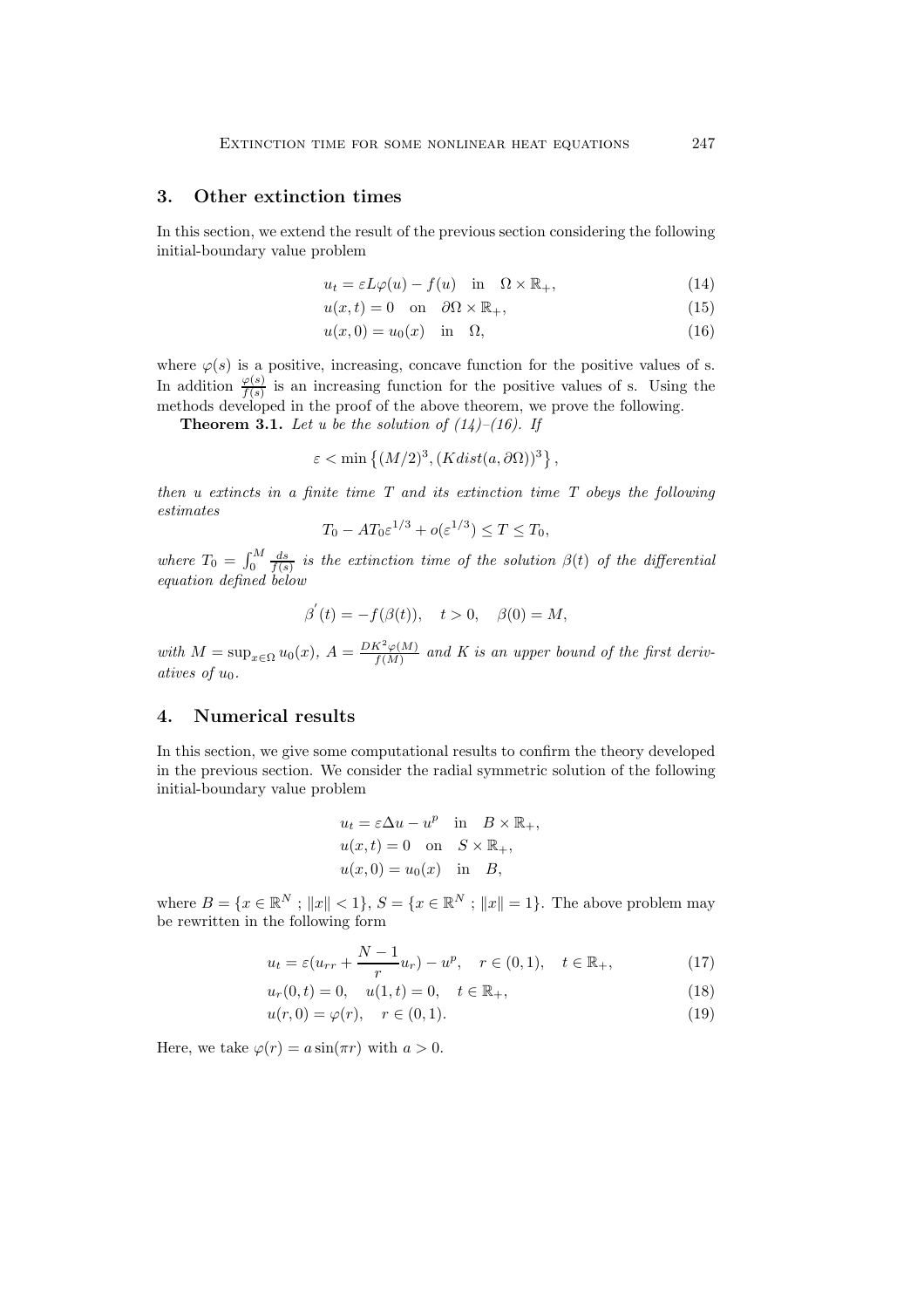We start by the construction of some adaptive schemes as follows. Let  $I$  be a positive integer and let  $h = 1/I$ . Define the grid  $x_i = ih, 0 \le i \le I$  and approximate the solution u of  $(17)$ – $(19)$  by the solution  $U_h^{(n)} = (U_0^{(n)}, ..., U_I^{(n)})^T$  of the following explicit scheme

$$
\frac{U_0^{(n+1)} - U_0^{(n)}}{\Delta t_n} = \varepsilon N \frac{2U_1^{(n)} - 2U_0^{(n)}}{h^2} - (U_0^{(n)})^{p-1}U_0^{(n+1)},
$$
  

$$
\frac{U_i^{(n+1)} - U_i^{(n)}}{\Delta t_n} = \varepsilon \left(\frac{U_{i+1}^{(n)} - 2U_i^{(n)} + U_{i-1}^{(n)}}{h^2} + \frac{(N-1)U_{i+1}^{(n)} - U_{i-1}^{(n)}}{2h}\right)
$$

$$
-(U_i^{(n)})^{p-1}U_i^{(n+1)}, 1 \le i \le I-1,
$$

$$
U_i^{(n)} = 0,
$$

$$
U_i^{(0)} = \varphi_i, \quad 0 \le i \le I,
$$

 $n \geq 0$ . We also approximate the solution u of  $(17)-(19)$  by the solution  $U_h^{(n)}$  of the implicit scheme below

$$
\frac{U_0^{(n+1)} - U_0^{(n)}}{\Delta t_n} = \varepsilon N \frac{2U_1^{(n+1)} - 2U_0^{(n+1)}}{h^2} - (U_0^{(n)})^{p-1}U_0^{(n+1)},
$$
\n
$$
\frac{U_i^{(n+1)} - U_i^{(n)}}{\Delta t_n} = \varepsilon \left(\frac{U_{i+1}^{(n+1)} - 2U_i^{(n+1)} + U_{i-1}^{(n+1)}}{h^2} + \frac{(N-1)U_{i+1}^{(n+1)} - U_{i-1}^{(n+1)}}{2h}\right)
$$
\n
$$
-(U_i^{(n)})^{p-1}U_i^{(n+1)}, \quad 1 \le i \le I-1,
$$
\n
$$
U_I^{(n+1)} = 0,
$$
\n
$$
U_i^{(0)} = \varphi_i, \quad 0 \le i \le I,
$$

 $n \geq 0$ . We take  $\Delta t_n = \min\{\frac{h^2}{2N\varepsilon}, h^2 || U_h^{(n)} ||_{\infty}^{p+1})\}$  for the explicit scheme and  $\Delta t_n =$  $h^2 ||U_h^{(n)}||_{\infty}^{p+1}$  for the implicit scheme where  $||U_h^{(n)}||_{\infty} = \sup_{0 \le i \le I} |U_i^{(n)}|$ .

We remark that  $\lim_{r\to 0} \frac{u_r(r,t)}{r} = u_{rr}(0,t)$ . Hence, if  $t = 0$ , then we have  $u_t(0,t) = \varepsilon N u_{rr}(0,t) - u^p(0,t)$ . This remark has been used in the construction of our schemes when  $i = 0$ .

Let us notice that in the explicit scheme, the restriction on the time step ensures the nonnegativity of the discrete solution. For the implicit scheme, existence and nonnegativity are also guaranteed by standard methods (see, for instance [6]).

We need the following definition.

**Definition 4.1.** We say that the discrete solution  $U_h^{(n)}$  of the explicit scheme or *the implicit scheme extincts in a finite time if*  $\lim_{n\to+\infty}||U_h^{(n)}||_{\infty} = 0$  *and the series*  $\sum_{n=0}^{+\infty} \Delta t_n$  converges. The quantity  $\sum_{n=0}^{+\infty} \Delta t_n$  is called the numerical extinction *time of the solution*  $U_h^{(n)}$ .

In the following tables, in rows, we present the numerical extinction times, the number of iterations, CPU times and the orders of the approximations corresponding to meshes of 16, 32, 64, 128. We take for the numerical extinction time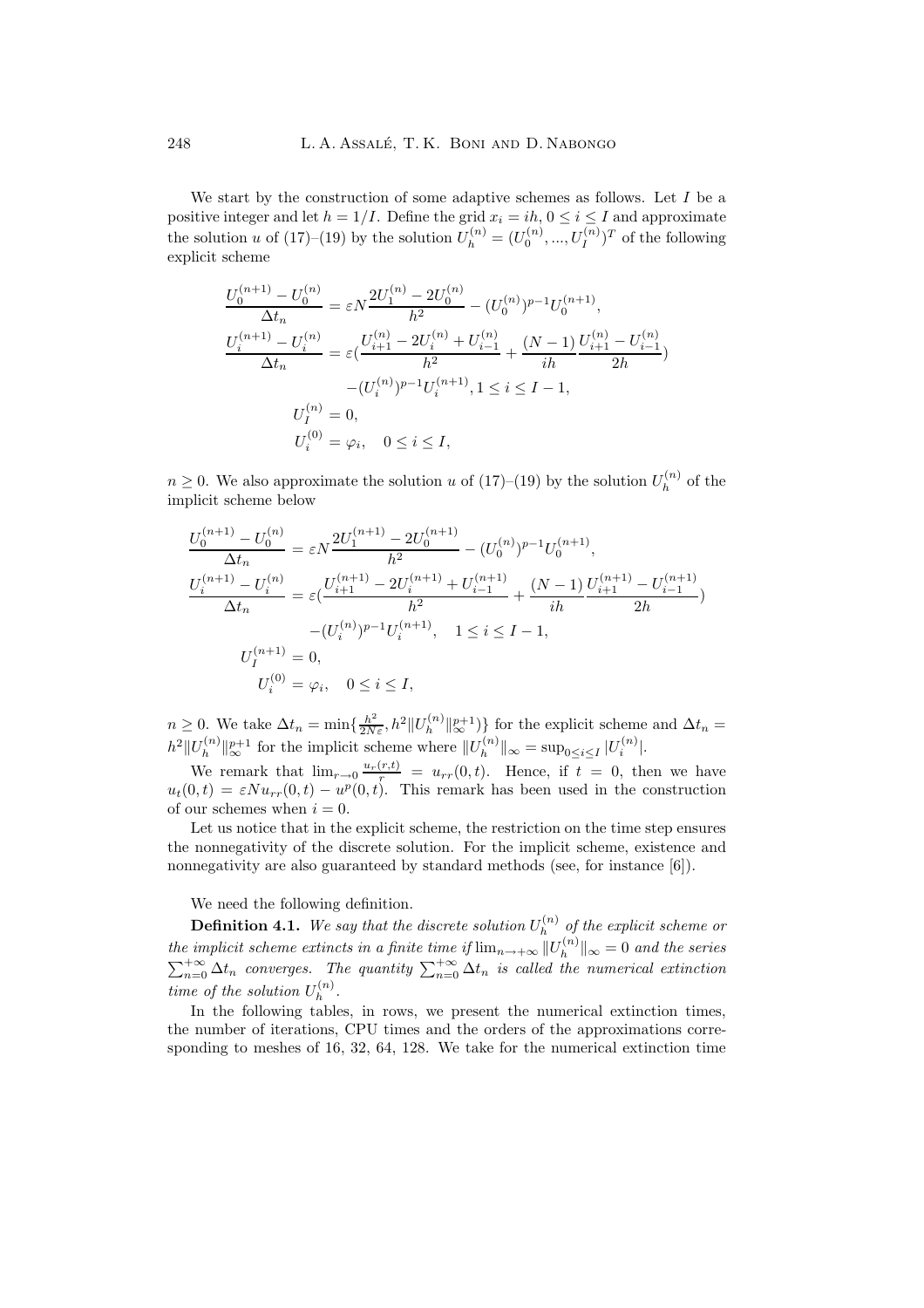$T^n = \sum_{j=0}^{n-1} \Delta t_j$  which is computed at the first time when  $|T^{n+1} - T^n| \leq 10^{-16}$ . The order( $s$ ) of the method is computed from

$$
s = \frac{\log((T_{4h} - T_{2h})/(T_{2h} - T_h))}{\log(2)}.
$$

**Numerical experiments for**  $a = \frac{1}{2}$ ,  $N = 2$ ,  $p = \frac{1}{2}$ . **First case:**  $\varepsilon = \frac{1}{1000}$ .

|     | $T^n$    | $\boldsymbol{n}$ | $CPU\ time$ | S    |
|-----|----------|------------------|-------------|------|
| 16  | 1.408928 | 8774             | 20          |      |
| 32  | 1.405652 | 32185            | 140         |      |
| 64  | 1.404822 | 117263           | 1020        | 1.99 |
| 128 | 1.401235 | 457035           | 9840        | 2.11 |

Table 1. *Numerical extinction times, number of iterations, CPU times (seconds), and orders of the approximations obtained with the explicit Euler method*

|     | $T^n$    | $n_{\cdot}$ | CPU time | S    |
|-----|----------|-------------|----------|------|
| 16  | 1.408929 | 8774        | 25       |      |
| 32  | 1.405653 | 32185       | 128      |      |
| 64  | 1.404822 | 117263      | 1025     | 1.99 |
| 128 | 1.401207 | 437665      | 9785     | 2.12 |

Table 2. *Numerical extinction times, number of iterations, CPU times (seconds) and orders of the approximations obtained with the implicit Euler method*

# **Second case:**  $\varepsilon = \frac{1}{4000}$ .

|     | $T^n$    | n      | CPU time | $\mathcal{S}_{0}$ |
|-----|----------|--------|----------|-------------------|
| 16  | 1.415965 | 8786   | 19       |                   |
| 32  | 1.412814 | 32246  | 154      |                   |
| 64  | 1.411936 | 117547 | 1069     | 1.84              |
| 128 | 1.412156 | 447615 | 9825     | 2.00              |

Table 3. *Numerical extinction times, number of iterations, CPU times (seconds), and orders of the approximations obtained with the explicit Euler method*

|     | $T^n$    | $n_{\rm}$ | CPU time | S    |
|-----|----------|-----------|----------|------|
| 16  | 1.415966 | 8786      | 23       |      |
| 32  | 1.412815 | 32246     | 147      |      |
| 64  | 1.411936 | 117547    | 1079     | 1.84 |
| 128 | 1 412157 | 447615    | 998      | 2.00 |

Table 4. *Numerical extinction times, number of iterations, CPU times (seconds) and orders of the approximations obtained with the implicit Euler method*

|                                              | Numerical experiments for $a = \frac{1}{2}$ , $N = 3$ , $p = \frac{1}{2}$ . |  |  |
|----------------------------------------------|-----------------------------------------------------------------------------|--|--|
| First case: $\varepsilon = \frac{1}{2000}$ . |                                                                             |  |  |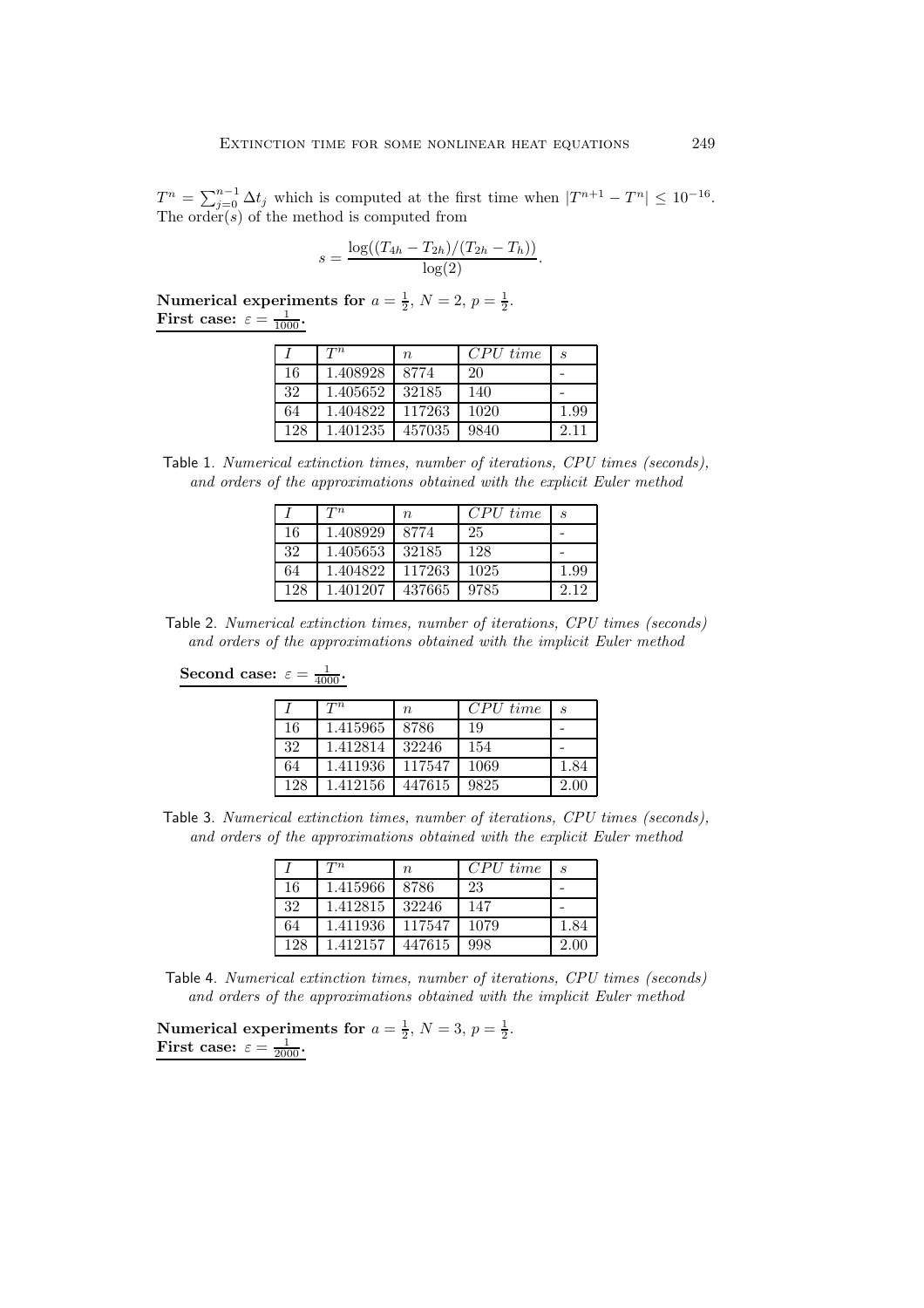|     | $T^n$    | $\it n$ | CPU time | S    |
|-----|----------|---------|----------|------|
| 16  | 1.413593 | 8782    | 20       |      |
| 32  | 1.410395 | 32225   | 140      |      |
| 64  | 1.409607 | 117459  | 1071     | 2.03 |
| 128 | 1.406313 | 449620  | 9839     | 2.07 |

Table 5. *Numerical extinction times, number of iterations, CPU times (seconds), and orders of the approximations obtained with the explicit Euler method*

|     | $T^n$    | $n_{\rm}$ | $CPU\ time$ | S    |
|-----|----------|-----------|-------------|------|
| 16  | 1.413592 | 8782      | 22          |      |
| 32  | 1.410397 | 32225     | 71          |      |
| 64  | 1.409592 | 117459    | 1075        | 2.00 |
| 128 | 1.406309 | 449620    | 9981        | 2.03 |

Table 6. *Numerical extinction times, number of iterations, CPU times (seconds) and orders of the approximations obtained with the implicit Euler method*

Third case:  $\varepsilon = \frac{1}{6000}$ .

|     | $T^n$    | $\it n$ | $CPU\ time$ | $\mathcal{S}_{\mathcal{S}}$ |
|-----|----------|---------|-------------|-----------------------------|
| 16  | 1.416759 | 8788    | 21          |                             |
| 32  | 1.414623 | 32253   | 124         |                             |
| 64  | 1.414129 | 117583  | 1102        | 2.12                        |
| 128 | 1.414006 | 450367  | 10125       | 2.01                        |

Table 7. *Numerical extinction times, number of iterations, CPU times (seconds), and orders of the approximations obtained with the explicit Euler method*

|     | $T^n$    | $n_{\rm s}$ | $CPU\ time$ | $\mathcal{S}_{\mathcal{S}}$ |
|-----|----------|-------------|-------------|-----------------------------|
| 16  | 1.416762 | 8788        | 23          |                             |
| 32  | 1.414625 | 32225       | 151         |                             |
| 64  | 1.414133 | 127633      | 1187        | 2.13                        |
| 128 | 1.414008 | 509093      | 11815       | 1.98                        |

Table 8. *Numerical extinction times, number of iterations, CPU times (seconds) and orders of the approximations obtained with the implicit Euler method*

**Remark 4.1.** *If we consider the problem (17)–(19) in the case where the initial data*  $\varphi(r) = \frac{1}{2} \sin(r\pi)$  *and*  $f(u) = \sqrt{u}$ *, then we see that the extinction time of the solution*  $\beta(t)$  *of the differential equation defined in Theorem 2.1 is equal*  $\sqrt{2} \approx$ 1.4142*. We observe from the above tables that when* ε *diminishes, the extinction time increases to 1.4142. This result does not surprise us because of the result established in Theorem 2.1.*

#### **Acknowledgments**

We want to thank the anonymous referee for the throughout reading of the manuscript and several suggestions that helped us improve the presentation of the paper.